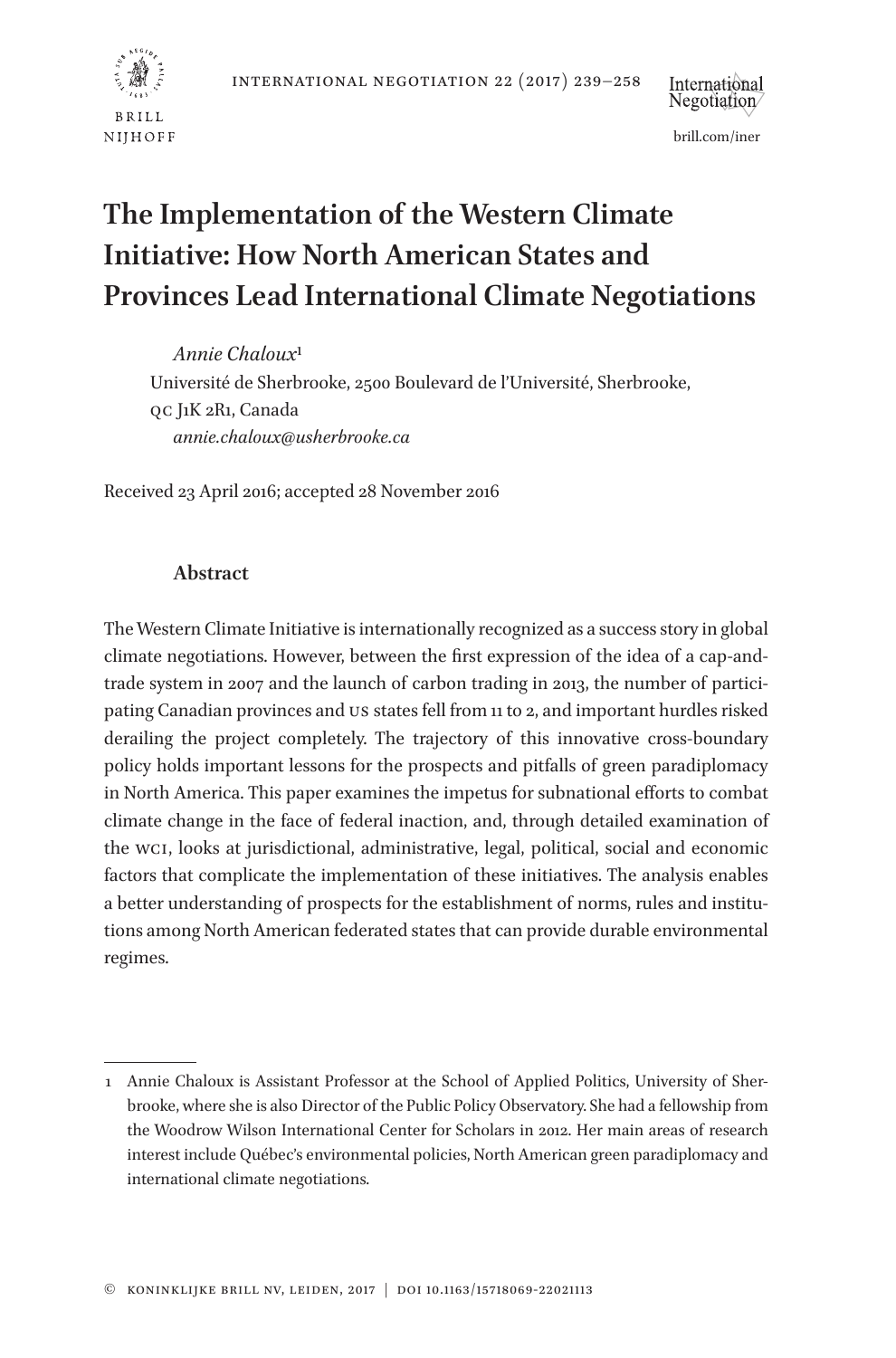#### **Keywords**

Western Climate Initiative – Canada – United States – cap-and-trade – carbon market

The last fifteen years have seen a significant shift in climate governance in North America. After years of tension around federal inaction in Canada and the United States (US) regarding the mitigation of greenhouse gases, an increasing number of states and provinces (and even municipalities) decided to take leadership and develop their own initiatives to fight global warming. Transboundary initiatives, including regional carbon markets, such as the Western Climate Initiative and the Regional Greenhouse Gas Initiative (RGGI), were adopted. These actions demonstrated the capacity of federated states to act on a global collective problem and shed light on the reconfiguration of authority in the North American context associated with the creation of international climate regimes (Chaloux 2012; Bruyninckx et al. 2012; Selin & Vandeveer 2009).

Today, one of these initiatives, the Western Climate Initiative (WCI), is internationally recognized as a "success story" in global climate negotiations, despite the agreement's many ups and downs.<sup>2</sup> The WCI initially had strong leadership from US states and Canadian provinces, however, enthusiasm waned when it came time to making real commitments. Political, social and economic opposition was evident throughout the negotiating process. One of the most important challenges was in gaining acceptance by the different jurisdictions for the holistic approach of this market-based policy instrument targeting CO2 emissions (Klinsky 2013; Hamilton 2011; Kahn 2011; Mercure 2011; C2ES 2013). Although the provinces of British Columbia, Ontario, and Manitoba maintained their interest in the initiative, in the face of opposition from powerful business concerns and dissenting views across political parties, they decided in 2011 to postpone implementation of the cap-and-trade system (Vaillancourt 2011; Hamilton 2012). Only Québec and California ended up implementing the full cap and trade system beginning in January 2013.

While early negotiations around the WCI revealed the difficulties in achieving agreement among sub-state actors, now that it has been in force among the two remaining parties for three years, there is an opportunity to examine how such initiatives fare during the implementation phase, and identify the main

<sup>2</sup> All side events that were organized at COP21 in Paris in 2015 recognize the relevance and significance of the Québec-California cap-and-trade system.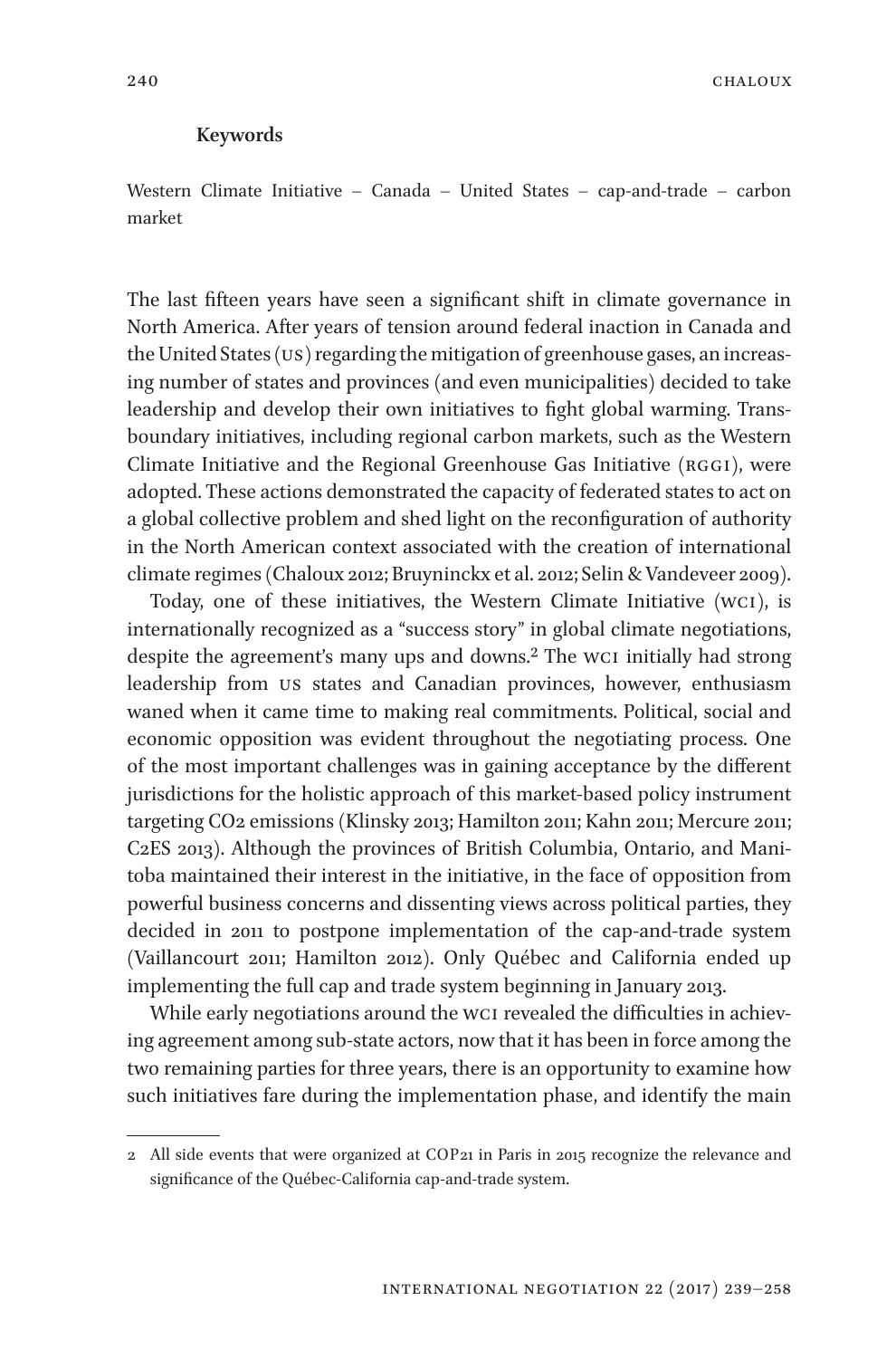challenges faced by sub-state governments. This paper examines what prospects this cap-and-trade system holds out for the development of new norms, rules and institutions among sub-national North American jurisdictions. More specifically, it clarifies their potential for setting up long-lasting and constraining environmental regimes, given the practice of federalism in Canada and the United States. This research is based on a qualitative analysis of primary sources (i.e. laws and decrees, formal internal documents, meeting minutes, press releases and government papers), and scientific literature.

# **Green Paradiplomacy and Multi-level Governance in North America**

Public concerns about environmental issues began to emerge in the early 1960s, at about the same time that green paradiplomacy made its appearance in North America. New concerns about environmental problems affected different parts of the continent, and citizens became aware of the transboundary nature of environmental issues and their effect on large territories (Karkkainen 2008). Issues such as acid rain, mercury levels in fish stocks, and water quality fostered the development of cross-border cooperation between different levels of government in the 1970s. Environmental hazards encouraged federated states to implement innovative transboundary environmental policies, which we call green paradiplomacy, and contributed to the development of cross-border institutions and regimes involving different levels of government (Bruyninckx et al. 2012; Chaloux 2010; Chaloux & Paquin 2012).

Within the federal structure of both Canadian and American political systems, the development of green paradiplomacy relied on the expanding role of states and provinces in environmental issues. Their constitutional powers enabled them to assume a certain leadership on these issues, and gave them an opportunity to develop cooperative and collaborative strategies (Chaloux 2012; Vannijnatten 2004; Selin & Vandeveer 2009; Blatter 2001). In time, the bilateral and multilateral interactions that developed along the Canada-US border became institutionalized through organizations such as the Conference of New England Governors and Eastern Canadian Premiers (NEG-ECP), the Council of Great Lakes Governors (CGLG), the Western Climate Initiative and several other organizations (Chaloux & Séguin 2012; Chaloux 2012; Vannijnatten 2006; Selin & Vandeveer 2009). Green paradiplomacy has therefore contributed to the institutionalization of subnational regimes that can significantly influence global environmental governance. It thus appears pertinent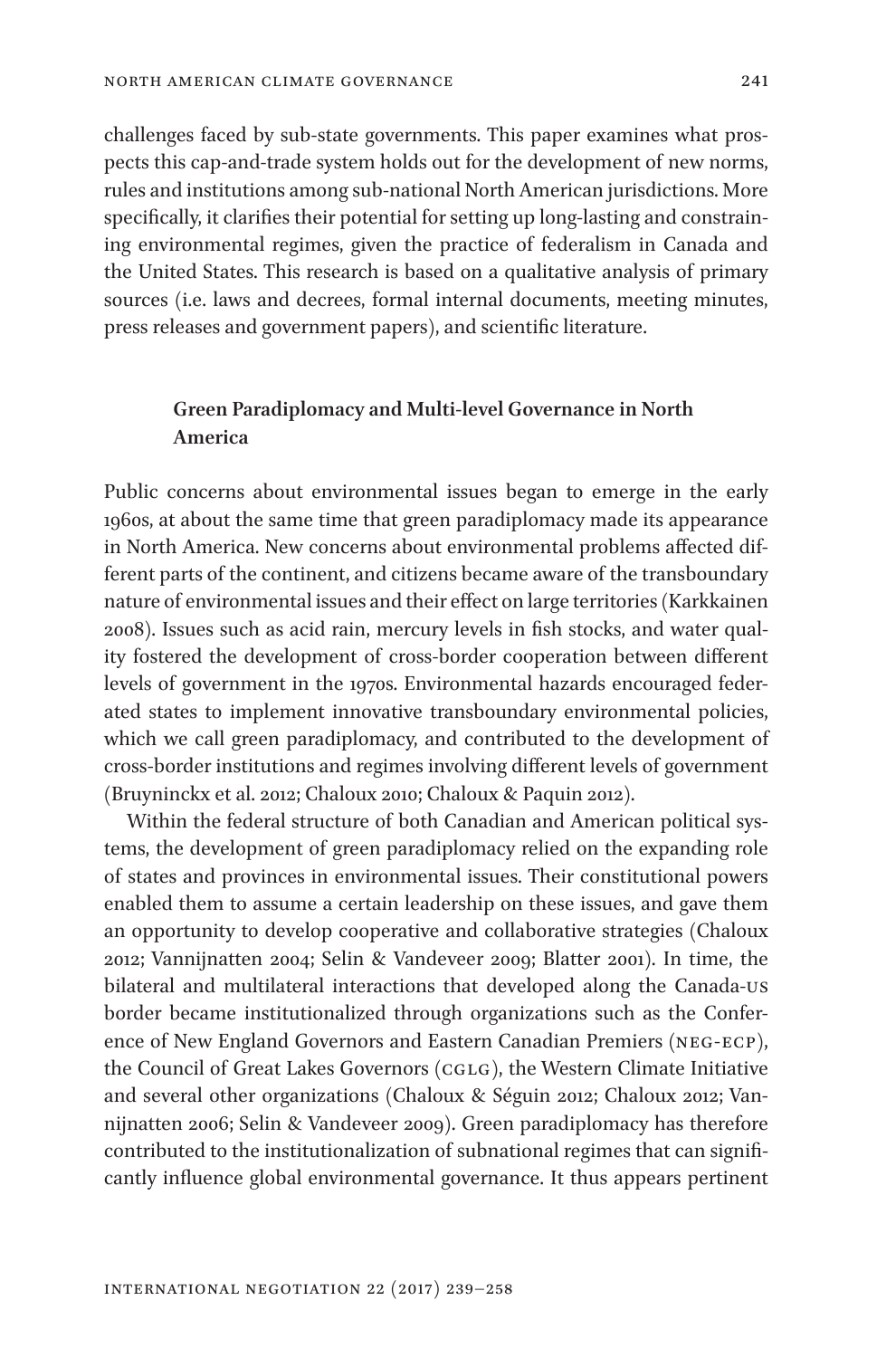to examine the new regimes that have appeared in North America, and look particularly at the first three years of the WCI to understand how effectively these regimes are implemented.

#### *Climate Change Issue in the North American Context*

In recent years, popular concern about global warming has grown considerably in North America. But even as the proliferation of extreme weather events has made threats more tangible, polarization among political parties at federal level persists (Lachapelle et al. 2012; Insightrix Research 2012). In response, states and provinces assumed leadership early on to develop policies to fight climate change and counter the relative paralysis at the federal level (Rabe 2005; Doran 2006; Tomblin & Colgan 2004; Engel 2009).

Global warming became a priority for states and provinces, which developed unilateral and multilateral cooperative actions both within and across their borders. The development of climate paradiplomacy evolved in this context, and followed a path similar to green paradiplomacy in North America, relying mainly on multilateral channels and the creation of multilateral organizations representing both sides of the border (Chaloux 2010; Vannijnatten 2006; Selin & Vandeveer 2009; Blatter 2001).

The overlapping nature of jurisdictional powers related to climate change has contributed to legitimizing state and provincial roles in climate governance, and to promoting their international activities (Eatmon 2009; Andonova et al. 2009; Vannijnatten 2006). There is now greater recognition of the importance of states and provinces in the regulation of environmental and climate issues, since they have constitutional authority over areas such as public transportation, urban planning, health, energy and natural resources management where climate policies have significant effects. With the intermestic nature and increasing complexity of environmental issues, green paradiplomacy has become a new trend for federated states (Chaloux & Paquin 2012) in a period when federal governments often lack the willingness and capacity to implement nation-wide climate policies.

Subnational leadership in the area of climate change has been exercised in a pragmatic way. At first, the objective of federated states was to move beyond federal inaction. Federal governments did not attempt to inhibit these subnational and cross-border activities, and states and provinces were able to act quite autonomously. More recently, states and provinces have responded to public opinion favorable to action on climate change and greenhouse gas (GHG) emissions by contemplating reductions in imports of and dependence on fossil fuels, as well as by developing new economic opportunities. In doing so, they positioned themselves at the forefront of the debate and became key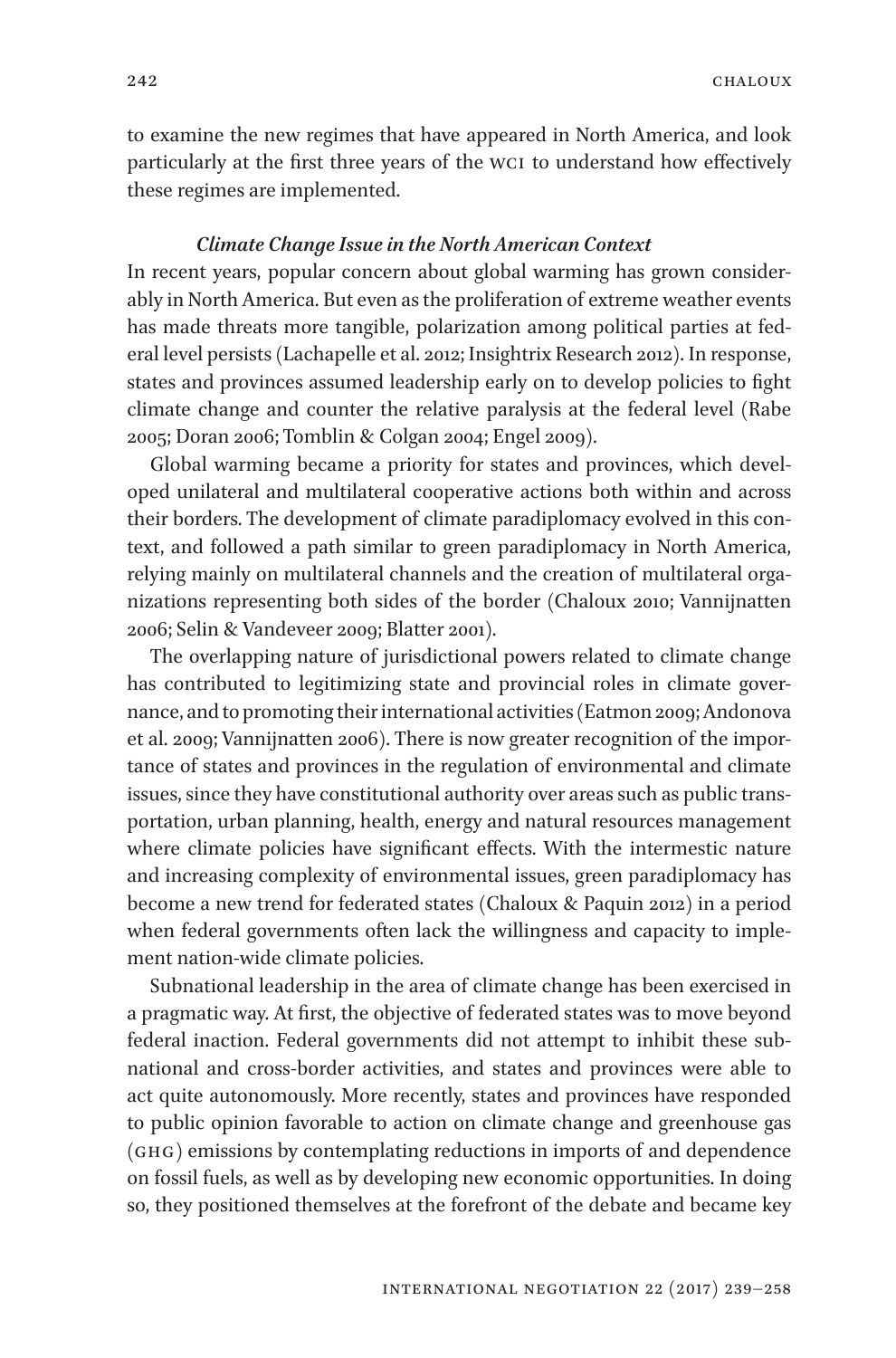players in any future federal regulations with regard to climate change in North America (Klinsky 2013; Andonova et al. 2009).

# *Effectiveness of Environmental Regime Implementation*

Before looking specifically at the effectiveness of WCI implementation as an example of sub-state green paradiplomacy, it is important to recognize that implementation has been somewhat left out of public policy literature. Public policy scholars concede that the focus in their discipline was initially on decision-making and not on the implementation stage (Bernier 2010; Birkland 2001; Garon & Dufour 2010; Howlett et al. 2009; Pal 2001). According to Hassenteufel, this is in large part because researchers have minimized the importance of this stage of the policy cycle, "as though the implementation of decisions were taken for granted" (translated from Hassenteufel 2008). While the stage of implementation is being given more attention recently in some policy research areas, it remains ignored in the research on paradiplomacy, which is itself a relatively new area of study. (Criekemans 2010; Chaloux 2010; Chaloux 2016). The multiplication of international agreements by federated states has not yet been accompanied by extensive research on the outcome of these tools. Seeing non-central states participating in international agreements<sup>3</sup> as rational actors seeking to promote their interests, scholars have neglected to examine interdependencies between politics, public administration, and civil society/private sector at the implementation stage that may contribute to the success or failure of a particular public policy (Lipsky 1980; Howlett et al. 2009; Matland 1995; O'Toole 2000).

In this article, we focus on four particular aspects of the implementation process. First, we analyze the legal and administrative aspects of each official partner's implementation of the cap-and-trade system. Second, we focus on the political consequences arising from the choice of instruments by legislators and governmental actors. Third, we examine economic and social considerations that may have affected implementation of the WCI carbon market. Analysis of these multiple dimensions allows us to go beyond the top-down and bottom-up approaches of the implementation literature, and better explain the implementation of the WCI as a cross-border environmental regime.

<sup>3</sup> It is important to note that the term "international agreement" refers here to a generic term related to paradiplomatic agreements, but these agreements have no binding force in international law, since most subnational governments, with the notable exception of Belgian subnational governments, cannot sign binding agreements under international law.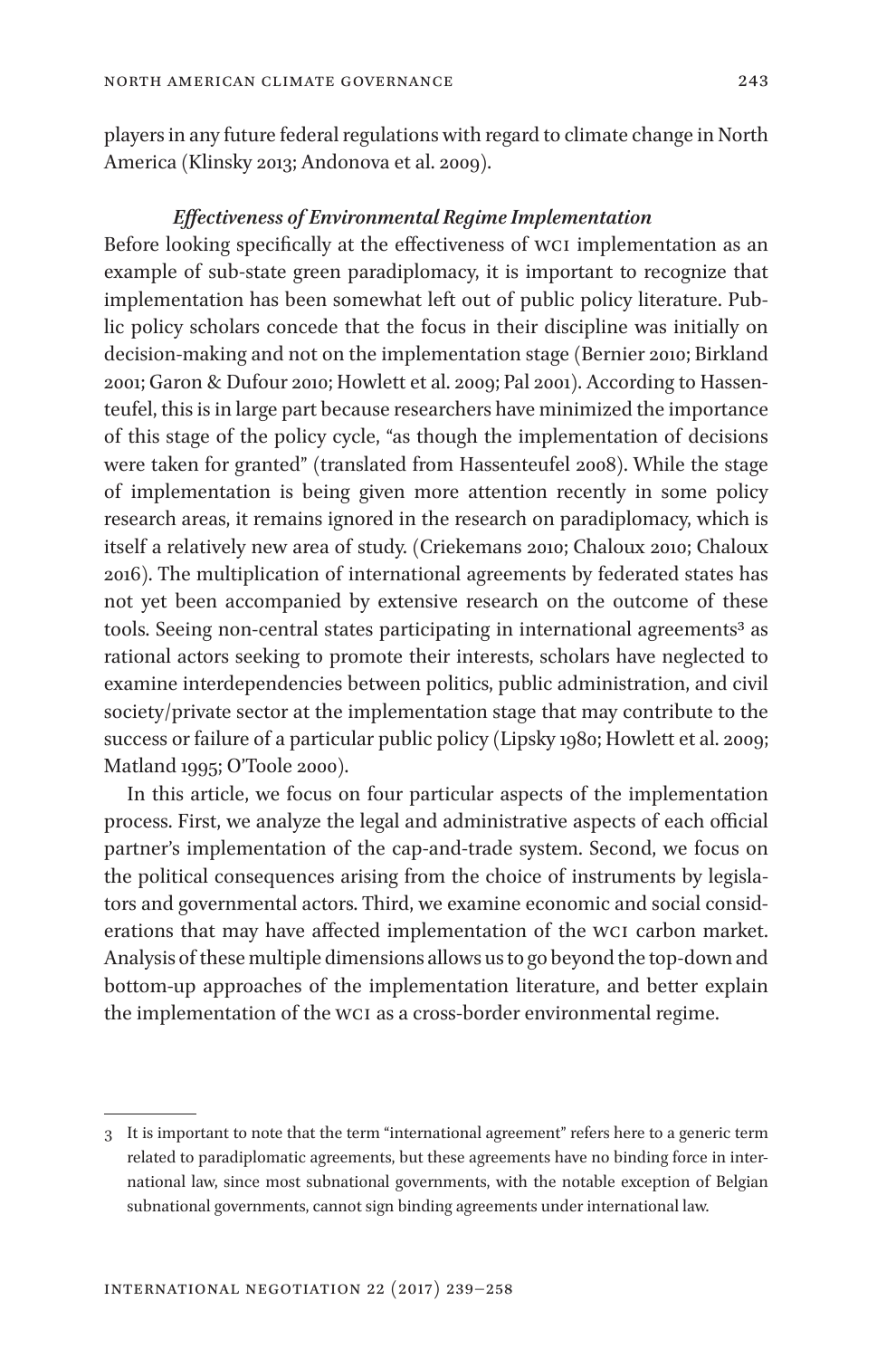#### **The Western Climate Initiative: An Overview**

The WCI is the first cross-border cap-and-trade scheme in North America, the second-largest carbon market in the world after the EU-ETS (C2ES 2013), and the second carbon market on the continent, after the Regional Greenhouse Gas Initiative, founded in 2003 to focus specifically on emissions from power plants in the Northeast of the United States. The scope of the WCI is much larger than these other initiatives as it aims to mitigate greenhouse gas emissions from multiple economic sectors (i.e. industries, energy, and transportation) and set a GHG emissions reduction target of 15% below 2005 levels for 2020 (WCI 2010).

# *The Emergence of a Cross-border Organization*

Founded in February 2007, the WCI originally involved just US states: Arizona, California, New Mexico, Oregon, and Washington. However, it quickly attracted the attention of other federated states in Canada and Mexico. Canadian provinces gradually joined the initiative in the subsequent months, transforming the WCI into a cross-border initiative. British Columbia (April 2007) and Manitoba (June 2007) were the first Canadian provinces to join the WCI. They were followed by the states of Utah (May 2007) and Montana (January 2008), and then two other provinces: Québec (April 2008) and Ontario (July 2008) (Associated Press, 2008). Thus, by 2010, the WCI had 11 official members and a further 14 federated states, with observer status from the three countries (see Fig. 1). If all participants had pursued the initiative, it would have affected more than 25% of the population of both countries when fully implemented, making the WCI the largest carbon market in North America (Hight & Silva-Chávez 2008).

The central objective of the initiative was to create a wide-ranging capand-trade system. States and provinces wanted to establish a broad regulatory framework covering a large part of the GHG emissions produced within their borders from electricity generation, transportation, residential and commercial fuel use, and industry. Two main reasons made this choice of policy instruments attractive. First, it reflected the 'polluter pays' principle. Second, it gave the private sector flexibility in application, as it allowed firms to choose the most cost-effective means of achieving the limits fixed by each jurisdiction. As of 2015, the program has been fully implemented in Québec and California and covers 85% to 90% of GHG emissions (California 2011; Québec 2012b; WCI 2010).

The WCI goes beyond creating a carbon market to impose additional requirements on members. First, states must adopt their own GHG emission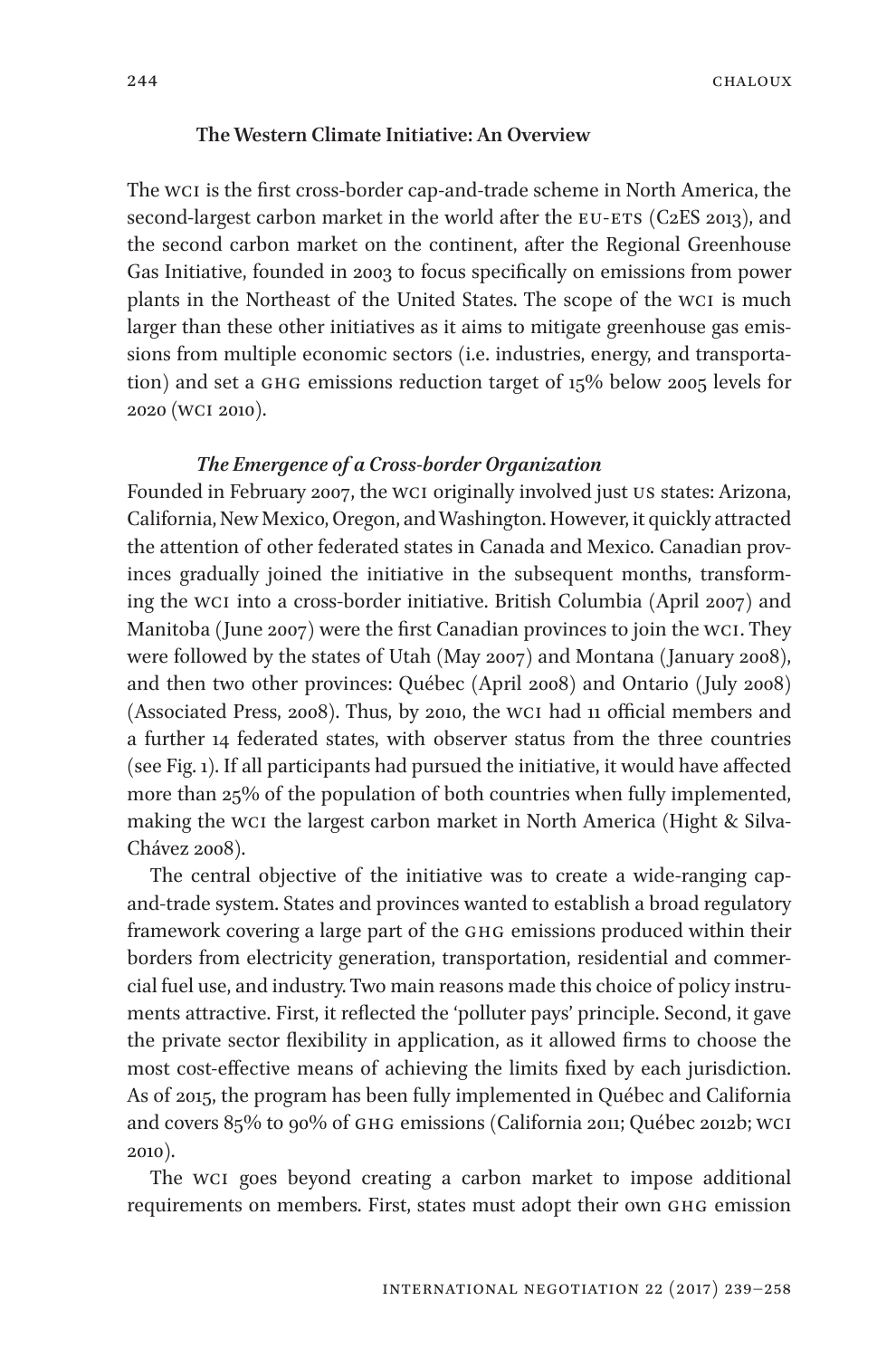

 Source: Centre for Climate and Energy Solutions, *Western Climate Initiative*, At http://www.c2es.org/us-states -regions/regional-climate-initiatives/western-climate-initiative

reduction targets. Second, they must implement an action plan to achieve their GHG emissions goal. Third, states must adopt California Vehicle Greenhouse Gas Emissions Standards, and finally, they must be part of the Climate Registry (WCI 2007).

The WCI is a highly decentralized organization. Each partner fixes its own GHG emissions reduction target, and the collective goal becomes the sum of its parts. There is no imposition of a common target, but rather a target fixed by each jurisdiction to better represent its own particularities. Therefore, it provides a flexible platform for federated states wishing to limit their GHG emissions, while participating in the creation of a new carbon market in North America (Western Climate Initiative 2010).

The program was designed to begin in January 2012, with the ultimate GHG reduction target reached by 2020. The first year served as a transition period where businesses and industries, covered by the cap-and-trade system had to register with the Compliance Instrument Tracking System Service (CITSS), a joint registry developed by Québec and California (Québec 2012b). The first compliance period of GHG emission reductions was to begin in January 2013. For this first period (2013–2014), the WCI covered emissions from power generation, large industrial facilities and mining extraction. These emissions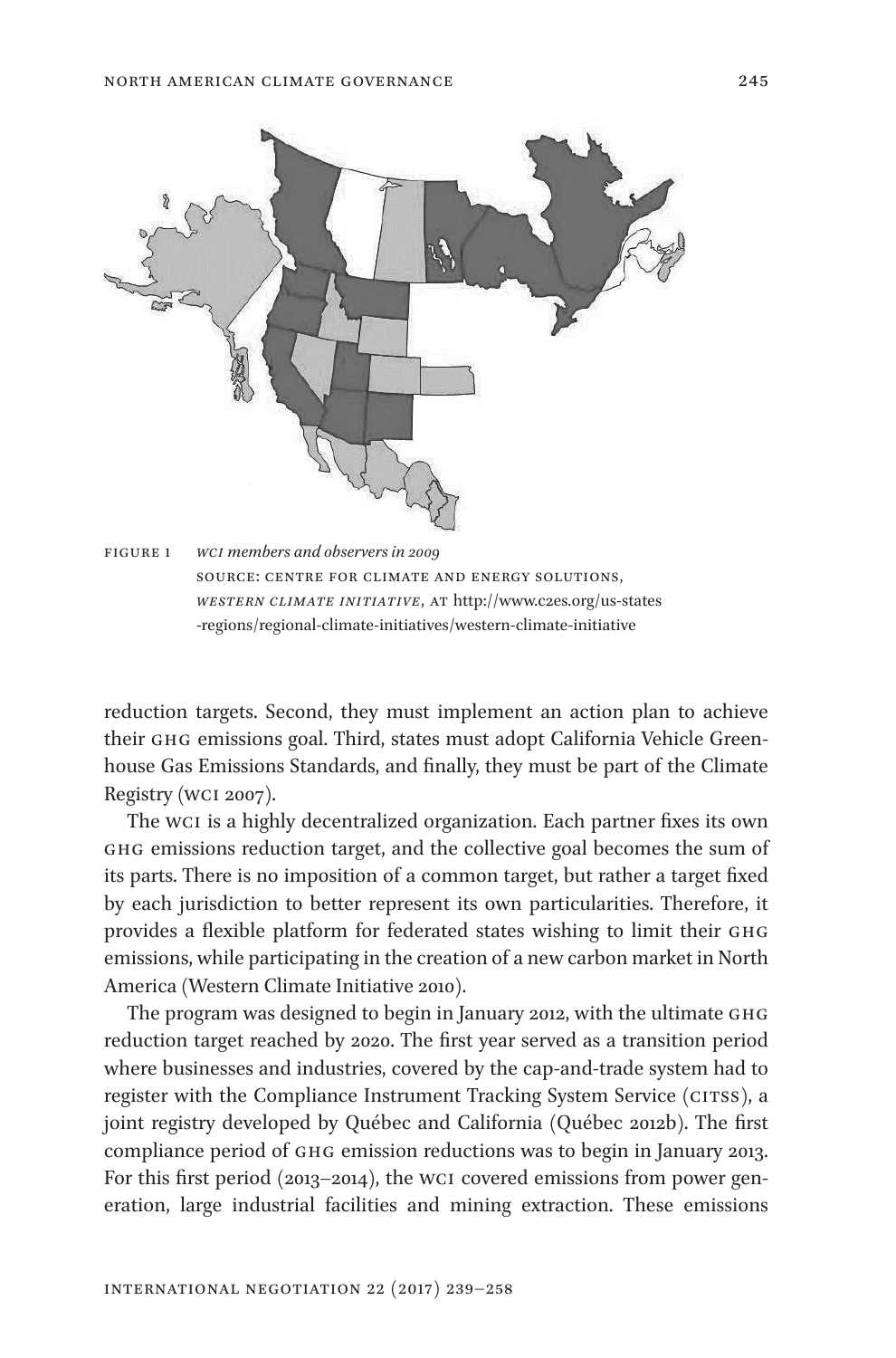corresponded to approximately 40% of the total GHG emissions covered by the cap-and-trade program when fully implemented (C2ES 2013). In 2015, the program expanded to cover providers of residential and commercial fuels and their transportation, which emit over 25,000 metric tons of CO2 in the atmosphere.

In order to achieve 2020 GHG emissions targets, the number of allowances issued (carbon credits) is reduced each year. Where some of the allowances are given to different emitters, a minimum of 10% of the allowances is sold through an auction system. It is anticipated that the minimum auction level will increase to 25% by 2020 (see Table 1).

# *Disenchantment at the Starting Line*

As the official start of the carbon market in January 2012 approached, the picture for this new initiative changed considerably. The disappointingly slow pace of economic recovery in North America following the market crash of 2008, the difficult financial situation of several federated states, the arrival of new governors and legislators in some US states, and the revival of debates on climate science all played an important role in lowering the priority accorded to the issue of global warming and the establishment of a carbon market (Klinsky 2013). As a result, most US states withdrew either permanently or temporarily from the initiative, leaving California and the four Canadian provinces.

| <b>Phases</b>      | Sectors covered             | <b>GHG</b> Reduction targets |
|--------------------|-----------------------------|------------------------------|
| Phase 1:2013-2014  | Power generation            | California: 2%/year          |
|                    | Industrial facilities       | Québec: stabilization        |
| Phase 2: 2015-2017 | Power generation            | California: 3%/year          |
|                    | Industrial facilities       | Québec: 3%/year              |
|                    | Distributors of             |                              |
|                    | transportation fuel         |                              |
|                    | Distributors of natural gas |                              |
|                    | Distributors of other fuels |                              |
| Phase 3: 2018-2020 | Same as phase 2             | California: between 3%/      |
|                    |                             | year                         |
|                    |                             | Québec: 4%/year              |
|                    |                             |                              |

Table 1 *Implementation of the WCI phases*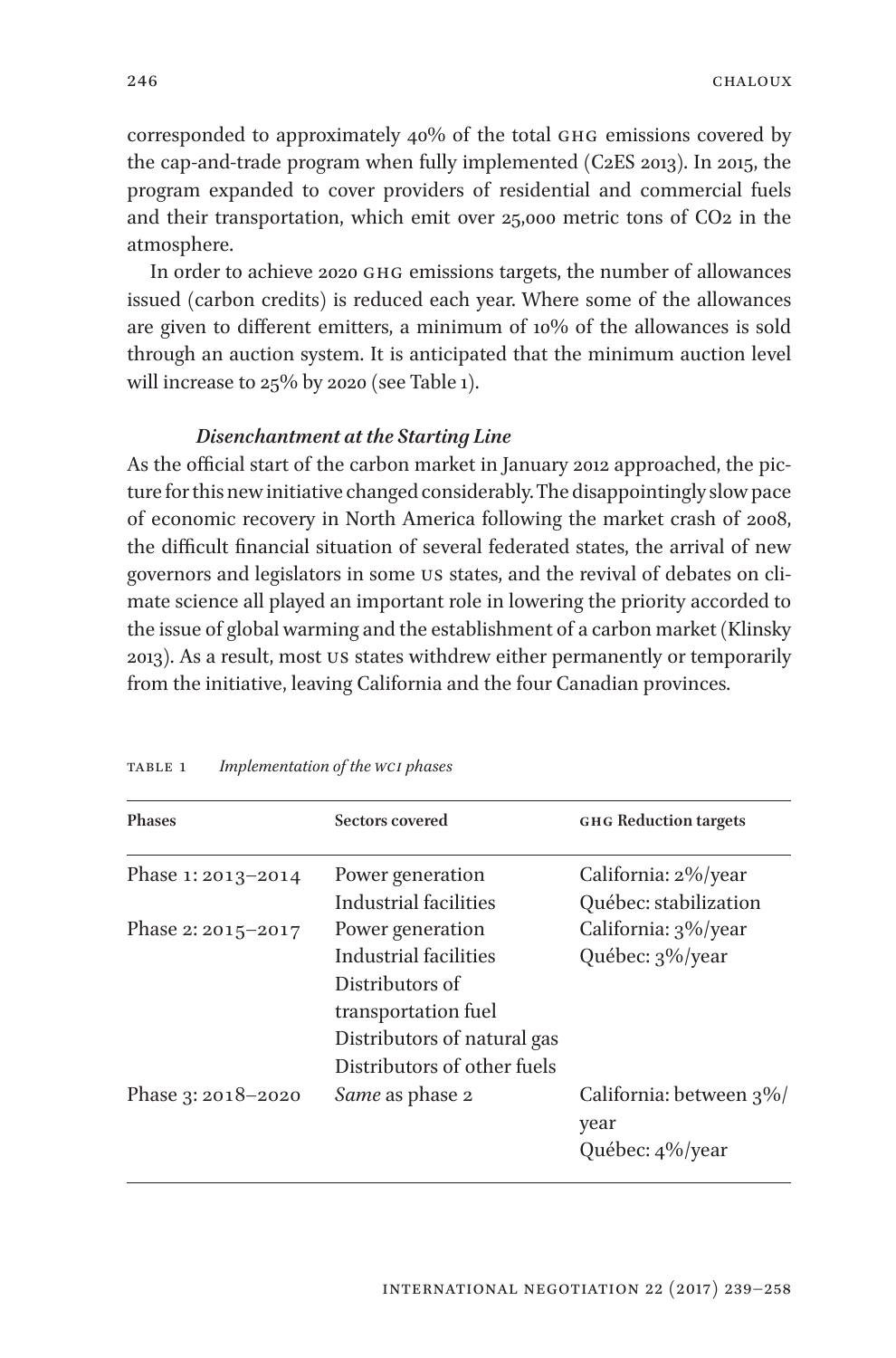Among these five remaining members, only the province of Québec and the state of California had met the WCI requirements on schedule for the launch of the carbon market, on January 1, 2013, creating some uncertainty about the future of other provinces' participation in the cap-and-trade system (Klinsky 2013). While Québec and California were much further advanced, they also experienced delays in the implementation process (Mercure 2011; Kahn 2011).

The next section thoroughly details the elements that contributed to difficulties in implementation seen in the two partners, Québec and California, which were able to meet WCI requirements and begin with carbon trading in 2013. It focuses on four main aspects of implementation: jurisdictional and administrative, political, economic and social acceptability.

### *Jurisdictional and Administrative Implementation Aspects*

To a greater extent than other transboundary agreements on environmental issues adopted by federated states in Canada and the US, the implementation of a carbon market involves a multitude of carefully coordinated steps. As the main objective of a cap-and-trade system is to internalize the costs of GHG emissions, a framework must be developed to accurately measure the emission allowances that will subsequently be exchanged. Each member sets a limit or cap on the GHG emissions allowed for its jurisdiction. They then adopt regulations to ensure the compliance of economic sectors touched by the cap-andtrade system. Equivalence must be established between tons emitted by each jurisdiction to permit trading by tons of GHGs in the market. In other words, a ton of GHG emitted in Québec must be exactly the same as a ton of GHG emitted in California. Finally, regulations must be harmonized and an organization established to assure the monitoring, verification and coordination of GHG emissions. This organization ensures transparency and consistency in the allocation of quotas and the exchange of emission credits. These requirements distinguish the WCI cap-and-trade initiative from other environmental agreements and create particular implementation difficulties at the subnational level in North America.

Looking back three years after the official beginning of the WCI, a number of legal and administrative considerations appear to have influenced the effectiveness of the implementation process, notably with regard to timelines. The linkage between the two markets was completed in April 2013, almost a year later than originally planned (Québec 2012a). The next section looks at the legislative implementation process in each jurisdiction to better understand where difficulties arose.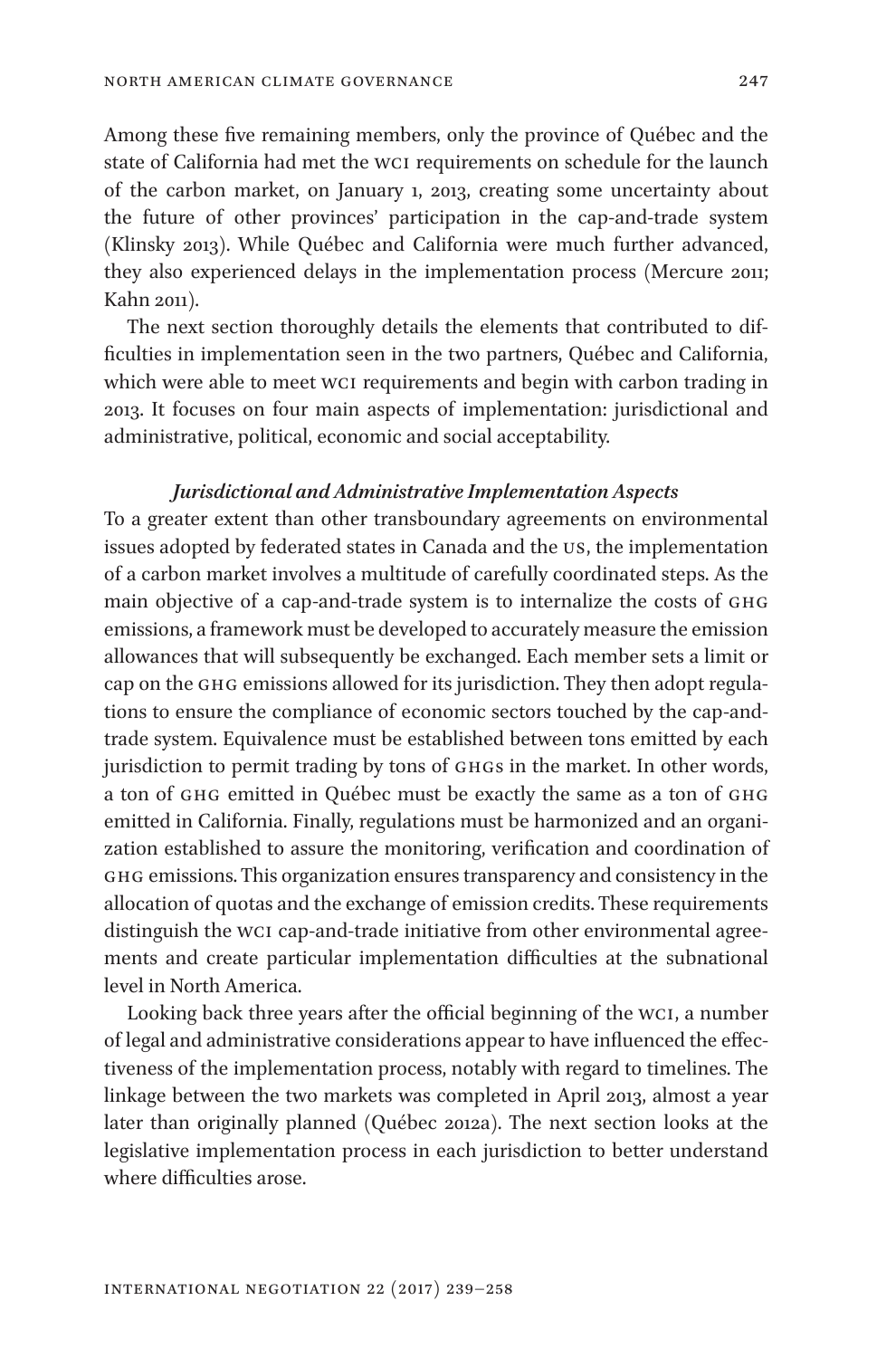248 CHALOUX

#### California

Since the turn of the millennium, California has adopted laws and regulations to enhance its ability to fight climate change through GHG reduction. In relation to the WCI, the state adopted, in 2006, the California Global Warming Solutions Act (AB32), which set the 2020 greenhouse gas emissions reduction target into law (California 2006). In October 2011, the California Air Resources Board (CARB) adopted regulations related to the implementation of the cap-andtrade program. In January 2012, the cap-and-trade program became effective in the state of California and, following a transitional period, the first carbon market auction took place in November 2012 (California 2013).

A number of elements slowed the linkage between markets in California and Québec. Notably, in June 2012 California's legislature adopted the Senate Bill 1018, "which requires CARB to notify the governor of any potential linkage with other states or Canadian provinces" (C2ES 2013). This law slowed the implementation of linkage, which was only finalized in April 2013 (Mercure 2013).

## Québec

Considered one of the most proactive provinces on the issue of climate change, Québec joined the WCI in April 2008 and rapidly began the legislative and administrative implementation process. In 2009, the provincial legislature modified the *Environmental Quality Act* in order to implement a cap-andtrade system (Québec 2009). At the Copenhagen climate conference, Québec adopted its GHG emissions reduction target for 2020, which fulfilled the WCI requirement. This target, enshrined in law through decree 1198–2009 (Québec 2012b), consisted of a 20% reduction below 1990s levels by the year 2020. In December 2011, the Québec government adopted a new regulation concerning the cap-and-trade program; this was amended in December 2012 to harmonize with the California regulation.

## Jointly

While the linkage between the two markets was completed in April 2013, after gaining the approval from the governor of California, further delays occurred in implementing monitoring and management structures. California and Québec created the general structure — Western Climate Initiative Inc. (WCI Inc.) — in November 2011 that would be in charge of monitoring cap-and-trade activities. WCI Inc. is responsible for managing allowances and offsets during auctions and the GHG emission futures trading programs of each member, as well as providing a system to track allowances (WCI 2011). In doing so, Québec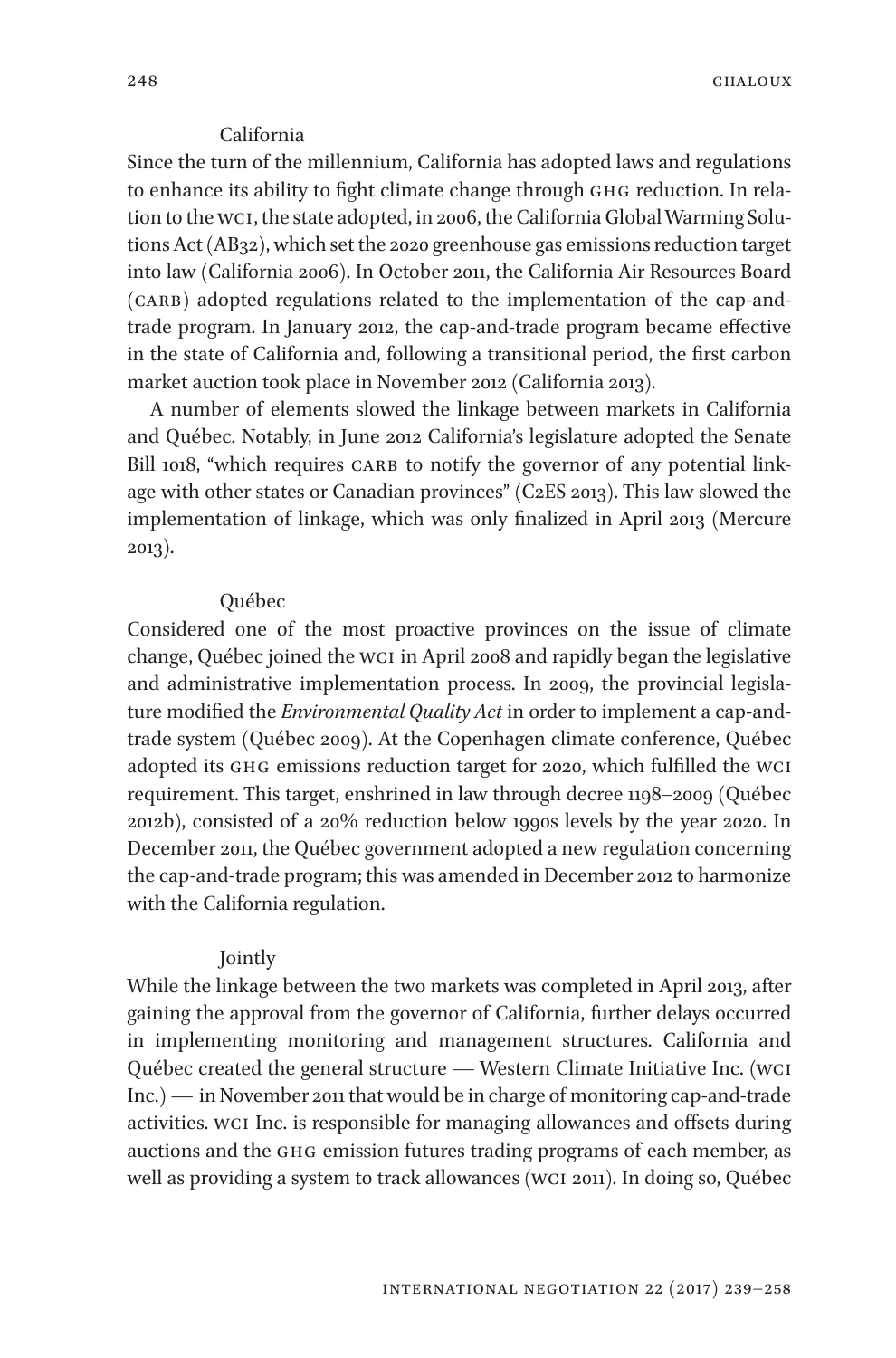and California institutionalized a pillar in the cross-border climate regime and laid the foundation for the development of a carbon market. Both Québec and California adopted regulations to delegate the management of some aspects of the cap-and-trade program to this organization (Québec 2012b).

# *Political Implementation Aspects*

Political tensions, polarization and changes in government at federal and state/ provincial levels had significant impact on the willingness and ability of many states and provinces to achieve the requirements for adhesion to the WCI, contributing to the attrition seen in the lead-up to the opening of the carbon market. On the American side, the arrival of Barrack Obama at the White House in 2009 affected state government willingness to maintain leadership on climate change issue. Many wanted to wait for the new president to spell out future orientations on the issue before taking the next steps in implementing the WCI instrument. In 2010, a number of significant changes in state legislatures and governors further diminished commitment. As explained by Klinsky (2013):

At the time of joining, most WCI state governors were Democrats. The only two exceptions were Governors Schwarzenegger and Huntsman in California and Utah, respectively, both recognized as climate policy supporters [...]. By 2010-2011, Arizona, Utah, and New Mexico had Republican governors who did not have strong climate commitments. All these states (plus Montana) had Republican legislative majorities, and all pulled out of cap-and-trade (effectively stopping all climate policy) and crafted legislation that made future climate policy more difficult. In these cases, governors who had championed the climate were replaced, or a wider change in government took place.

In California, the change of governor did not result in reduced commitment to the WCI. Outgoing governor Arnold Schwarzenegger, a Republican, was in fact the initiator of the WCI in 2007, and the new governor Jerry Brown, a Democrat, continued to carry the project. Despite a certain polarization of ideas around the issue between Democratic and Republican legislators in California, the carbon market initiative moved steadily forward. Some delays related to administrative impediments and lawsuits from environmental groups seeking more local action have occurred (Kahn 2011). In June 2011, they forced California to push back implementation of the cap-and-trade system by one year. Québec also delayed its entry into force; moving its first compliance period ahead to January 1, 2013 (Mercure 2011).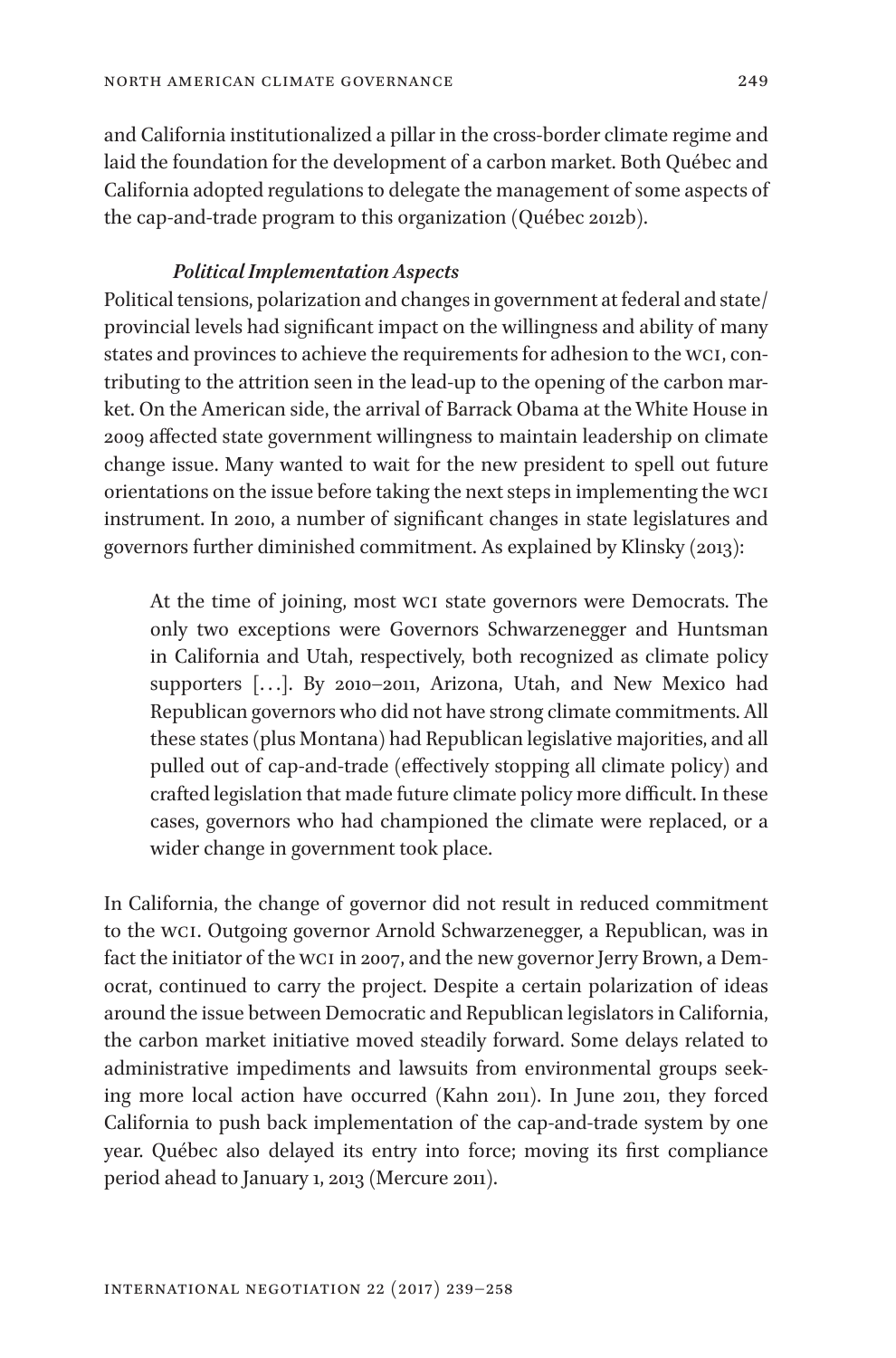On the Québec side, there has been less political polarization around the creation of a regional cap-and-trade system. There appears to be consensus among political parties on climate change issues and on the value of the WCI instrument. Bills related to the establishment of the carbon market were unanimously adopted, which reflects the low polarization of climate change regulations in the province (Québec 2012b). Provincial consensus around the issue has certainly facilitated the acceptability of this policy instrument.

## *Social and Economic Implementation Aspects*

When analyzing the implementation process of a public policy, and more specifically a cross-border environmental regime, it is important to go beyond comparing results with the initial intentions of policy makers in isolation from the larger policy formulation process (Sabatier 2005). Recent literature in this area acknowledges the importance of other factors in the implementation process, including the policy's impact on economic actors and public opinion, which can facilitate or hinder the implementation process (Garon & Dufour 2010; O'Toole 2000). These aspects warrant attention as successful implementation of a regime depends to some extent on the acceptability to the stakeholders involved of rules and procedures introduced or modified by the policy.

#### California

The choice of a cap-and-trade instrument to reduce greenhouse gas emissions was not wholly uncontroversial in California. Prior research has found public acceptability to be a key factor in adoption of carbon market instruments. In the US, despite a notable increase in public concerns about climate change (Klinsky 2013), the issue has been divisive among the political class and representatives of business and civil society. In California, where climate change has been widely discussed since the early 2000s, Governor Arnold Schwarzenegger made the issue a priority, and California has adopted innovative and progressive policies to fight global warming. However, some stakeholders from the business community attempted to stop the development of the carbon market, suggesting that a ballot proposition be included on the question during midterm elections in 2010. The goal of Proposition 23 was to suspend the *Global Warming Solutions Act* until the unemployment rate fell under 5.5%. The proposition was defeated by a majority of 61.1% against 38.9 % (Roosevelt 2010). Referendum results showed that, despite some divergences within the population, an important majority supported implementation of the carbon market instrument in the state of California.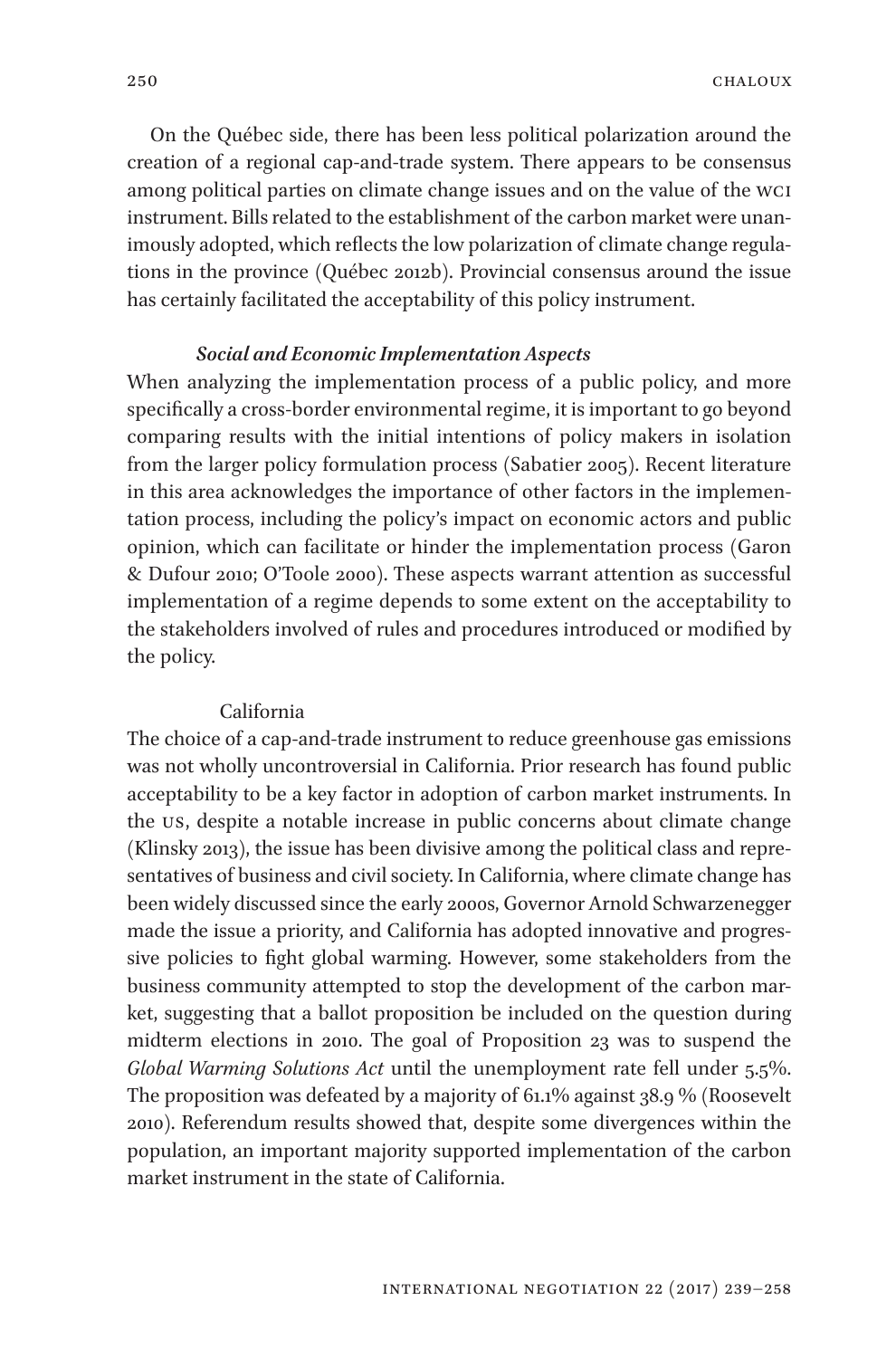However, months after the referendum, a number of environmental groups tried to block the implementation of the cap-and-trade system, for quite different reasons. They initiated a lawsuit against the California Air Resources Board, stating that the carbon market did not reduce GHG emissions locally and that, consequently, the carbon market was not an appropriate solution to reduce pollution. The Supreme Court of California defeated the lawsuit, but, according to Klinsky (2013), "the case brought attention to the political importance of local co-benefits and alternative policy goals." The tensions that arose between economic and environmental groups and the WCI delayed the implementation process, but did not prevent the carbon market in California from moving ahead.

#### Québec

In Québec and Canada, the debate on climate science has been less contentious. While there are concerns about the possible economic costs related to a carbon market, there is consensus at a population level on the importance of taking action against global warming. A survey conducted in June 2012 showed that 98% of Canadians acknowledged the reality of climate change, and its relation with human activity (54% of Canadians believe climate change is partially related to human activity and partially to natural climate variation and 32% believe that climate change is occurring because of human activity) (Insightrix Research, Inc. 2012). This consensus is strong in Québec. Civil society and the private sector have supported the policymaking process around the creation of the cap-and-trade system. In 2009, briefs presented during the parliamentary committee on Bill 42 showed that businesses and environmental groups favored the establishment of a carbon market under certain conditions (CPEQ 2009; FCCQ 2009; Équiterre et Fondation David Suzuki 2009). However, after Ontario's decision to delay WCI implementation in 2011 and the withdrawal of most US states from the initiative, some business representatives started advocating for Québec to put the project on hold as well. Québec's Manufacturers and Exporters representatives felt the process of consultation with industry was too short and they were afraid that non-participation by industry in other significant jurisdictions, notably Ontario, might harm the competitiveness of Québec's industries (MEQ 2013). The Federation of Chambers of Commerce of Québec echoed these concerns, arguing that partnership with California in the cap-and-trade system was not sufficient to protect the competitiveness of Quebec companies, as trade with California was far less important than trade with northeastern states who had not joined, or had interrupted adhesion to, the WCI (FCCQ 2012). Despite the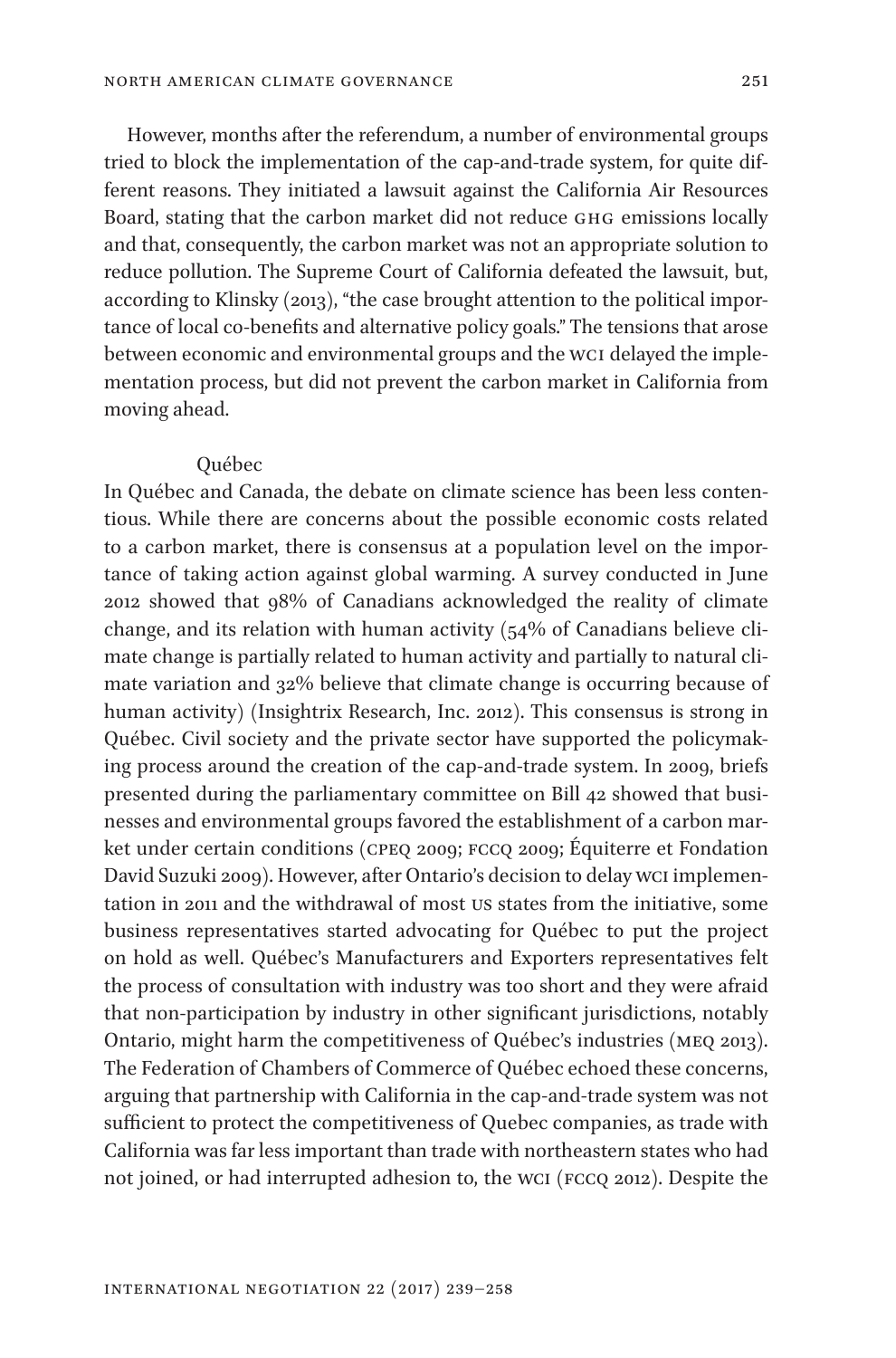concerns outlined by the representatives of the industry and business, Québec's government continued to move forward.

### **Moving Forward: Highlights of WCI's Recent Developments**

As implementation of the WCI was completed, any remaining clouds hanging over the agreement in Québec and California gradually dissipated, and the cap-and-trade now has wind in its sails. First, an evaluation of the first compliance period showed high levels of conformity in GHG emitters on both sides of the border. Second, several states and provinces have since shown renewed interest in joining the cap-and-trade over the short term. Third, the Paris Conference on climate change (COP21) in 2015 generated increased interest across the globe for this carbon market, which was recognized as a success story. It is worth looking more deeply into these recent developments to see how the success of this phase of implementation was achieved and what it might mean for future expansion of the WCI and green paradiplomacy more generally.

## *Evaluation of the First Commitment Period (2013–2014)*

One of the first elements that appeared to enhance confidence through the cap-and-trade system, and legitimate the choices made by Québec and California, was the conformity report produced at the end of the first commitment period in 2013–2014. Emitters were under obligation to submit, by November 2, 2015, the number of compliance units (credits) equal to their GHG emissions for the first compliance period. This deadline was met and reports indicated a high level of conformity. In Québec, all 55 entities covered by WCI targets met the market's first two compliance targets (Québec 2016a). In California, 99.8% of companies were on target (California 2015), with only two entities not fulfilling their requirement in time.

This success sent a strong message to both carbon market critics and potential partners. First, almost all industries had committed to the system and made no attempt to bypass it. This demonstrated their willingness to comply with the regulations in place, and showed that they were really in the process of planning and internalizing the costs of carbon emissions in their business models and production plans. Second, the price of GHG emission units was maintained, and even increased, and there is no sign of market collapse as occurred in the European carbon market. This first report therefore showed the regime to be robust, and proved its potential to reduce GHG emissions on the North American territory.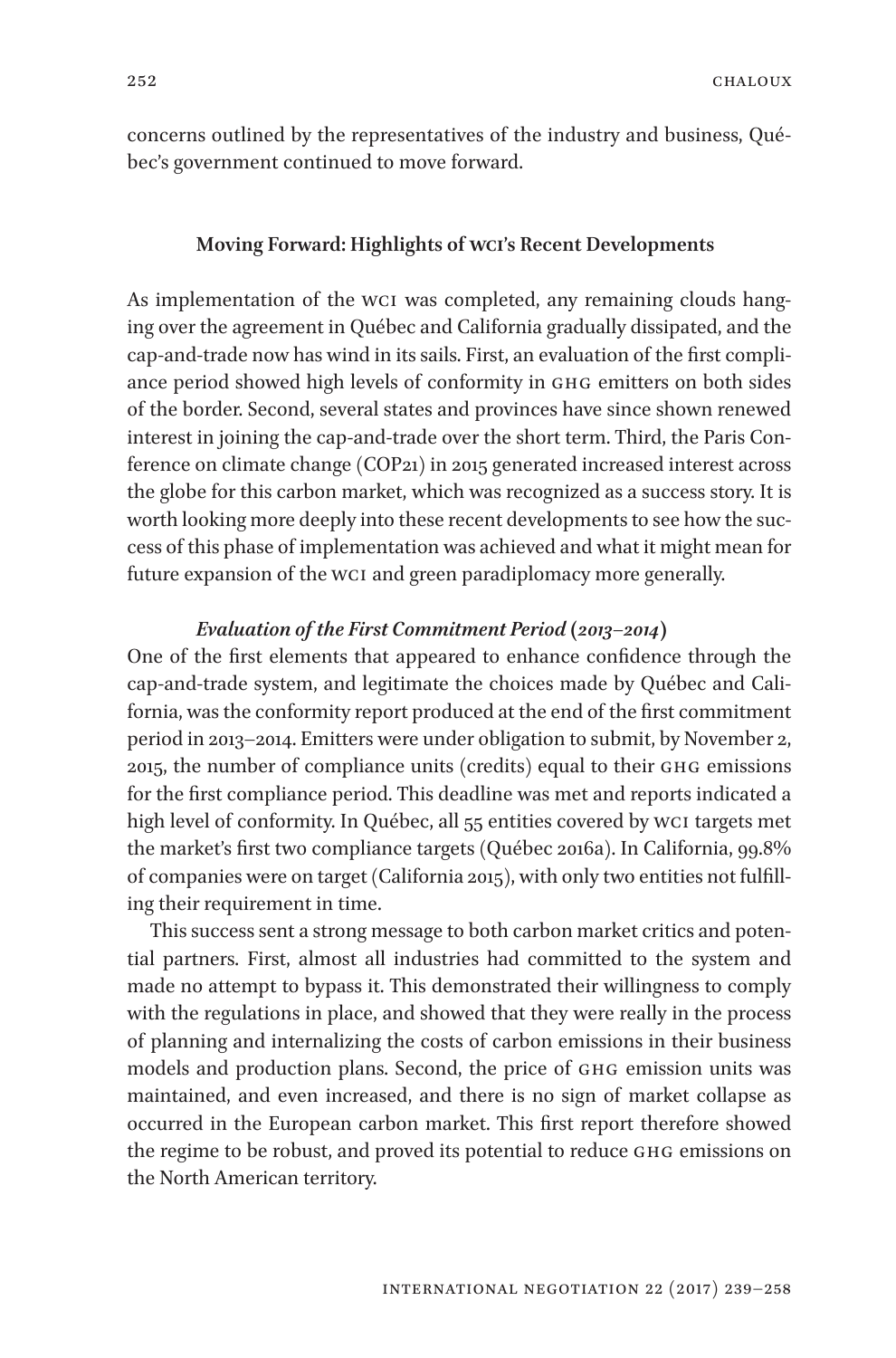# *New Players in the Cap-and-Trade Regime*

Another recent development is the renewed interest of several states and provinces from Canada, the US and Mexico to join the WCI cap-and-trade system. In April 2015, the government of Ontario officially announced that it would join the WCI by 2017 (Ontario 2015a). This was followed by an announcement from Manitoba, in December 2015, during the Paris Conference on climate change (COP21) (Ontario 2015b). These two new members will increase the WCI's GHG emission coverage and economic influence in North America. When fully implemented by those new members, the WCI will cover more than 65% of Canada's population and 1.156 trillion dollars in GDP, or about 60% of Canada's GDP (Ontario 2015b).

New and renewed interest in the WCI has also emerged in several states on the East and West coast of the US, which are now considering joining or rejoining the WCI. In October 2015, the Governor of New York announced that, alongside its partners of the Regional Greenhouse Gas Initiative (RGGI), it would explore the possibility of collaboration and even linking with the WCI carbon market, which would enhance the stability and the cost-effectiveness of this economic tool in North America (New York 2015). Interest has also been expressed by the states of Washington and Oregon to explore the possibility to rejoin the initiative in the future (Szabo 2015).

In sum, the arrival of two new official provincial members, as well as renewed interest from certain US states, has enhanced the relevance of this subnational cap-and-trade system. More importantly, it has contributed to justifying the central role of federated states in North American climate governance.

#### *COP-21 and the International Recognition of This Success Story*

Recognition of the WCI as an effective tool to mitigate greenhouse gas emissions has come from beyond North American borders. As the world converged in Paris for the 21st Conference of the Parties of the UNFCCC (COP-21) in late 2015, several actors (i.e. IISD, IETA, ISO, UNFCCC/NAZCA, etc.) organized conferences and side events to learn more about this particular cap-and-trade system,<sup>4</sup> which was regarded as a success story by many observers (Gavel, 2015). Developed at subnational level, the regime was seen as a credible effort to mitigate greenhouse gas emissions at the global level. Three years after its official launch, this cap-and-trade system could demonstrate its relevance, and there are now strong signals that it will continue to operate in the coming decades.

<sup>4</sup> For more details of the numerous side events, see online at: http://unfccc.int/meetings/ paris\_nov\_2015/meeting/8926/php/view/seors.php.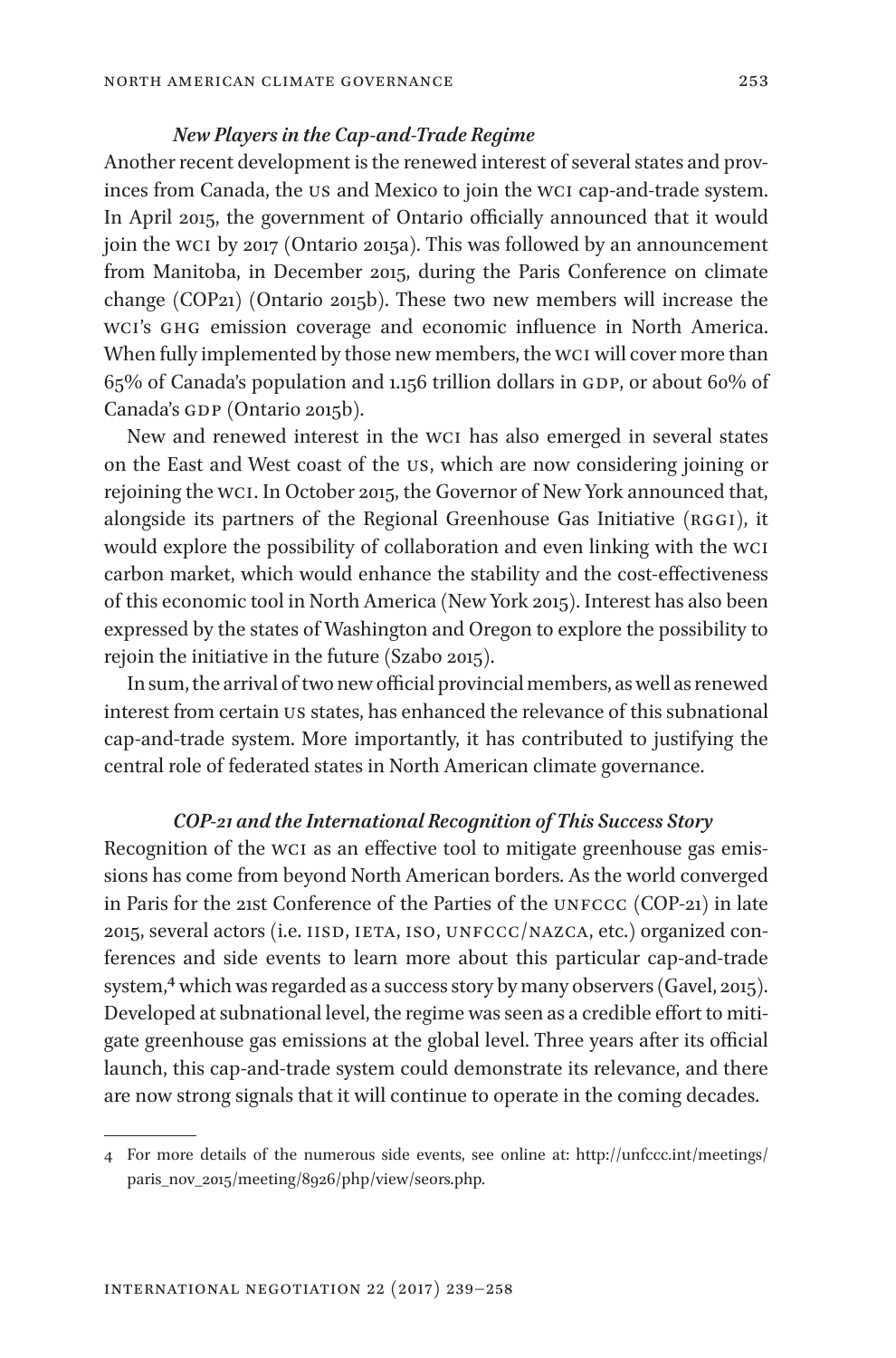254 CHALOUX

#### **Conclusion**

The 2007 plan for a multisectoral cap-and-trade system at subnational level was an ambitious idea put forth by subnational actors to counter what they saw as federal inaction on an important issue. However, despite strong initial interest from 25 jurisdictions, and early adhesion by 11, most states and provinces then abandoned the WCI, leaving California and Québec alone in the elaboration of what would become the largest carbon market in North America. These actors might have followed the pack and abandoned the idea as less relevant or impactful without other members. They also might have succumbed to the political, administrative, legal, social and economic challenges to implementation of the WCI. In short, the initiative could well have resulted in failure. In fact, it has done the opposite, overcoming obstacles that produced delays and officially launching the cap-and-trade system in 2013. Most importantly, the achievement of early targets and buy-in by affected GHG emitters in these two jurisdictions has sent strong encouraging signals to other potential subnational partners.

While it remains impossible, for the moment, to thoroughly evaluate the robustness of this cap-and-trade system, this article has highlighted some key elements that further studies might pursue in analyzing the implementation of subnational initiatives to combat climate change. It is evident that states and provinces want to be at the forefront of climate action, and implementation of the WCI demonstrates the potential of green paradiplomacy to durably reconfigure North American climate and environmental governance.

#### **References**

- Andonova, L. B., M. M. Betsil and H. Bulkeley (2009). "Transnational Climate Governance." *Global Environmental Politics* 9, 2: 52–73.
- Bernier, L. (2010). "La mise en oeuvre des politiques publiques ou pourquoi ne pas être compliqué?," in S. Paquin, L. Bernier, and G. Lachapelle, editors, *Analyse des politiques publiques.* Montréal: Presses de l'Université de Montréal.
- Birkland, T. A. (2001). *An Introduction to the Policy Process: Theories, Concepts, and Models of Public Policy Making.* Armonk: M. E. Sharpe.
- Blatter, J. K. (2001). "Debordering the World of States: Towards a Multi-Level System in Europe and a Multi-Polity System in North America? Insights from Border Regions." *European Journal of International Relations* 7, 2: 175–209.
- Bruyninckx, H., S. Happaerts, and K. Van den Brande, editors (2012). *Sustainable Development and Subnational Governments. Policy-Making and Multi-Level Interactions.*  New York: Palgrave Macmillan.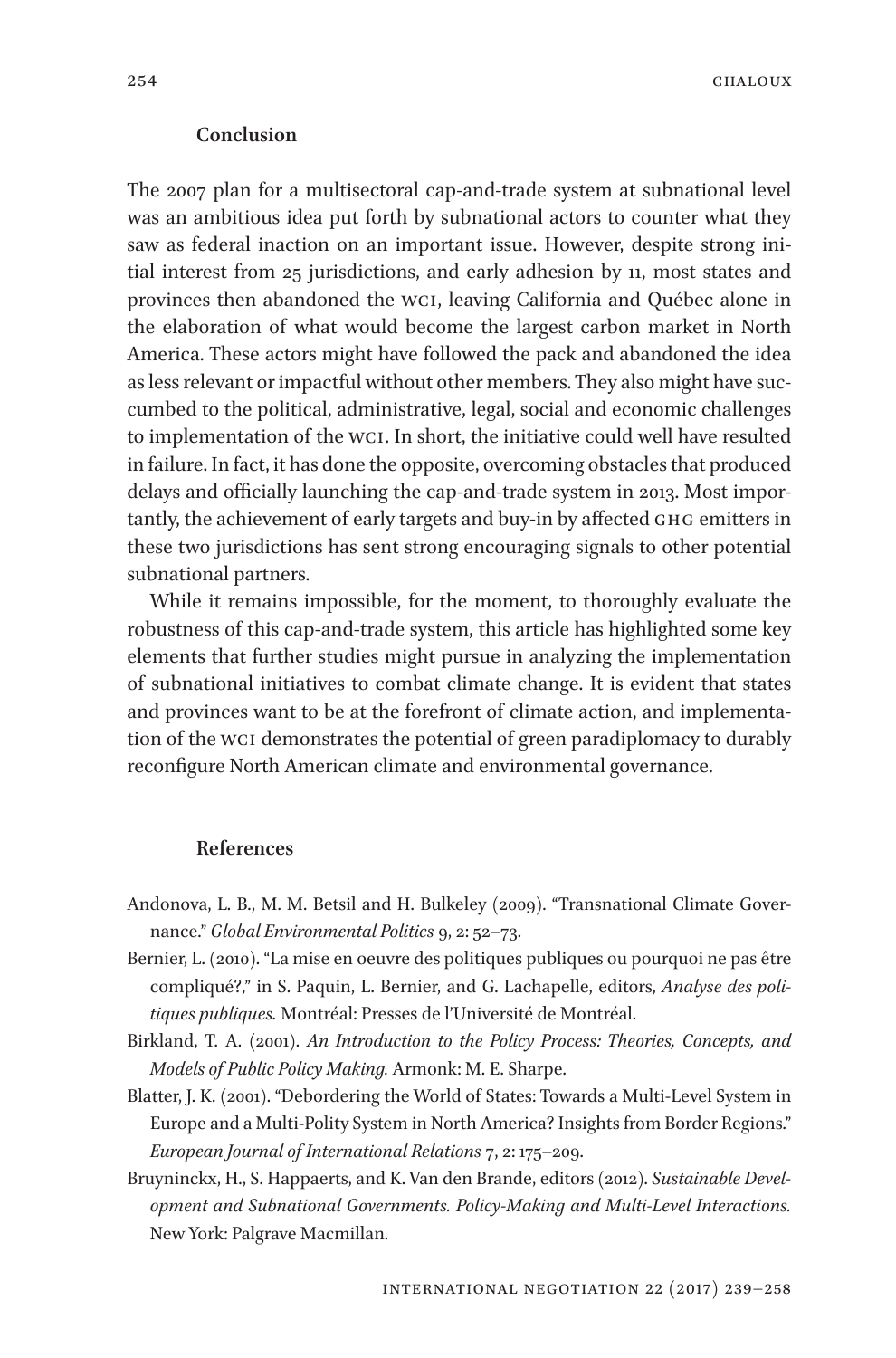- C2ES (2013). *California Cap-and-Trade Program Summary.* Arlington: Center for Climate and Energy Solutions.
- *Global Warming Solutions Act 2006* (2006). Online at: https://en.wikipedia.org/wiki/ Global Warming Solutions Act of 2006.
- California (2011). *California Air Resources Board adopts key element of state climate plan, News Release.* Sacramento (October 20). Online at: https://www.arb.ca.gov/ newsrel/newsrelease.php?id=245.
- California (2013). *Assembly Bill 32: Global Warming Solutions Act* [online]. Sacramento: California Air Resources Board. Online at: http://www.arb.ca.gov/cc/ab32/ab32.htm.
- California (2015). *Cap-and-trade Program*, Sacramento: California Air Resources Board. Online at: http://www.arb.ca.gov/cc/capandtrade/capandtrade.htm.
- Chaloux, A. (2010). "Le Québec, les États-Unis et l'environnement," in G. La-chapelle, editor, *Le destin américain du Québec: américanité, américanisation et anti-américanisme.* Québec: Presses de l'Université Laval.
- Chaloux, A. (2012). *Fédéralisme, relations transfrontalières et changements climatiques: Le cas nord-américain de la CGNA-PMEC.* Sarrebruck: Éditions Universitaires Européennes.
- Chaloux, A. and S. Paquin (2012). "Green Paradiplomacy in North America: Successes and Limits of the NEG-ECP," in H. Bruyninckx, S. Happaerts and K. Van den Brande, editors, *Sustainable Development and Subnational Governments. Policy Making and Multi-Level Interactions.* New York: Palgrave Macmillan.
- Chaloux, A. and H. Séguin (2012). "États fédérés et mise en oeuvre de traités climatiques internationaux: le cas du Québec." *Revue de droit de l'Université de Sherbrooke* 41, 3: 607–632.
- Conteh, C. (2011). "Policy implementation in Multilevel Environments: Economic Development in Northern Ontario." *Canadian Public Administration* 54, 1: 121–142.
- Criekemans, D., editor. (2010). *Regional Sub-State Diplomacy Today.* Leiden: Martinus Nijhoff.
- DeLeon, P. and L. DeLeon (2002). "What Ever Happened to Policy Implementation? An Alternative Approach." *Journal of Public Administration Research and Theory* 12, 4: 467–492.
- Doran, K. L. (2006). "U.S. Sub-Federal Climate Initiatives: an Irrational Means to a rational End?" *Virginia Environmental Law Journal* 26: 181–217.
- Eatmon, T. D. (2009). "Paradiplomacy and Climate Change: American States as Actors in Global Climate Governance." *Journal of Natural Resources Policy Research* 1, 2: 153–165.
- Engel, K. H. (2009). "Whither Subnational Climate Change Initiatives in the Wake of Federal Climate Legislation?" *Publius* 39, 3: 1–23.
- Équiterre and F. D. Suzuki (2009). "Projet de loi 42 Loi modifiant la Loi sur la qualité de l'environnement et d'autres dispositions législatives en matière de changements climatiques," in Mémoire présenté par Équiterre et la Fondation David Suzuki à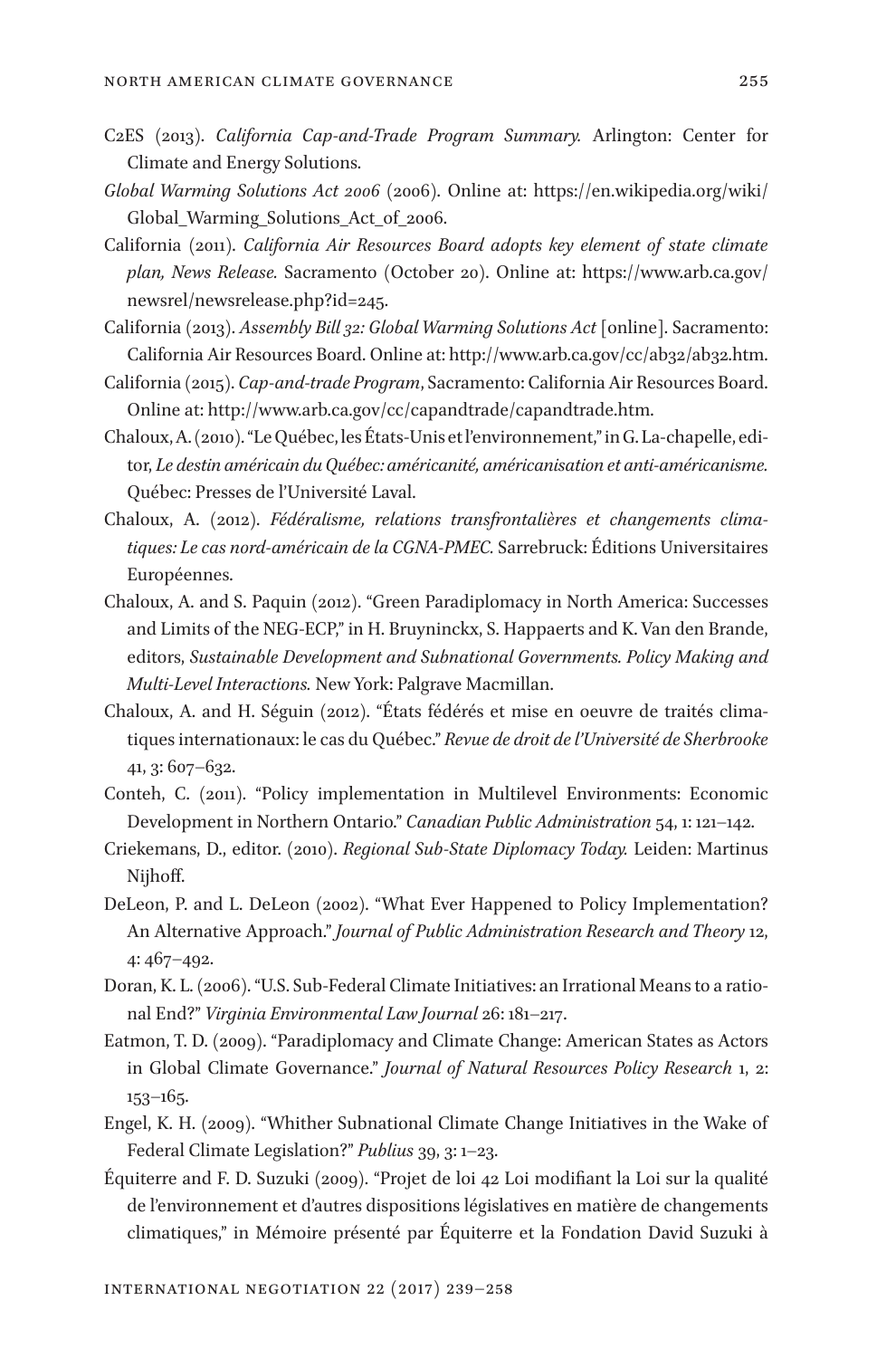la Commission des transports et de l'environnement de l'Assemblée nationale du Québec, Québec, p. 16.

- FCCQ (2012). *Consultation publique sur les orientations gouvernementales et les enjeux en matière de changements climatiques*. Montréal.
- Garon, F. and P. Dufour (2010). "Comprendre la mise en oeuvre différenciée d'une politique publique: Le cas d'une politique de gouvernance au Québec." *Revue canadienne de science politique* 43, 3: 607–631.
- Gavel, Doug (2015). "COP21 Panel Focuses on Greenhouse-Gas Emission Reductions and Trade Issues." *Harvard Kennedy School at COP21*, December 5. Online at: http:// www.hks.harvard.edu/news-events/news/articles/hpca-cop21-china-side-panel.
- Hamilton, G. (2011). "Six U.S. states abandon carbon-trade partnership." *The Vancouver Sun*, November 18.
- Hamilton, G. (2012). "Carbon credits could be a billion-dollar industry." *The Vancouver Sun*, April 19.
- Hassenteufel, P. (2008). *Sociologie politique: l'action publique.* Paris: Armand Colin.
- Hight, C. and G. Silva-Chávez (2008). *Du changement dans l'air: les bases du futur marché américain du carbone.* Paris.
- Howlett, M., M. Ramesh, and A. Perl (2009). *Studying Public Policy. Policy Cycles & Policy Subsystems.* Toronto: Oxford University Press.
- Kahn, D. (2011). "California Delays Cap-And-Trade Auctions, Citing Potential Gaming." *The New York Times*, June 30. Online at: http://www.nytimes.com/cwire/2011/2006/ 2030/2030climatewire-california-delays-cap-and-trade-auctions-cit-96440.html.
- Karkkainen, B. C. (2008). "The Great Lakes and International Environmental Law: Time for Something Completely Different?" *The Waine Law Review* 54: 1571–1590.
- Klinsky, S. (2013). Bottom-Up Lessons Emerging from the Western Climate Initiative's Development Challenges. *Climate Policy* 13, 2: 143–169.
- Lachapelle, E., C. P. Borick, and B. Rabe (2012). "Public Attitudes toward Climate Science and Climate Policy in Federal Systems: Canada and the United States Compared." *Review of Policy Research* 29, 3: 334–357.
- Lipsky, M. (1980). *Street-level Bureaucracy.* New York: Russell Sage Foundation.
- Matland, R. E. (1995). "Synthesizing the Implementation Literature: The Ambiguity-Conflict Model of Policy Implementation." *Journal of Public Administration Research and Theory* 5, 2: 145–174.
- Mercure, P. (2011). "Marché du carbone: Québec inc. souffle le chaud et le froid." *La Presse*, July 6, 2011. Online at: http://affaires.lapresse.ca/economie/ quebec/201107/201106/201101-4415561-marche-du-carbone-quebec-inc-souffle-le -chaud-et-le-froid.php.
- Mercure, P. (2013). "Marché du carbone: la Californie et le Québec enfin liés." *La Presse*, April 13.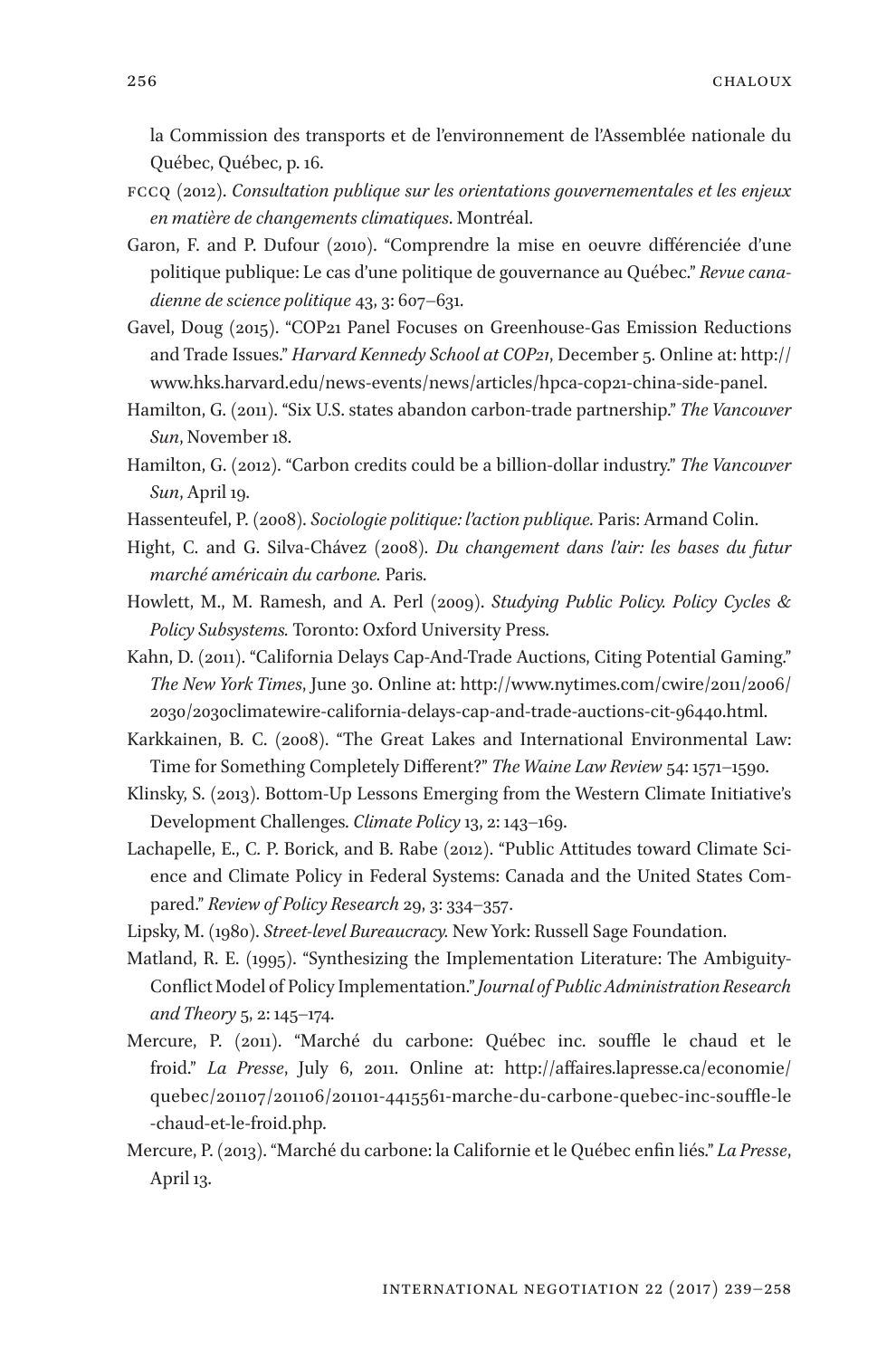- New York (2015). "Governor Cuomo, Joined by Vice President Gore, Announces New Actions to Reduce Greenhouse Gas Emissions and Lead Nation on Climate Change": News Release, October 8. Online at: https://www.governor.ny.gov/news/governor -cuomo-joined-vice-president-gore-announces-new-actions-reduce-greenhouse -gas-emissions.
- Ontario (2015a). "Cap and Trade System to Limit Greenhouse Gas Pollution in Ontario." News Release, April 13. Online at: https://news.ontario.ca/opo/en/2015/04/cap-and -trade-system-to-limit-greenhouse-gas-pollution-in-ontario.html.
- Ontario (2015b). "Ontario, Québec and Manitoba Form a Dynamic Alliance to Fight Climate Change." News Release, December 7. Online at: https://news.ontario.ca/opo/ en/2015/12/ontario-quebec-and-manitoba-form-a-dynamic-alliance-to-fight -climate-change.html.
- O'Toole, L. J. (2000). "Research on Policy Implementation: Assessment and Prospects." *Journal of Public Administration Research and Theory* 10, 2: 263–288.

Pal, L. A. (2001). *Beyond Policy Analysis.* 2e ed. Scarborough: Nelson Thompson Learning.

- Québec (2009). *Loi modifiant la Loi sur la qualité de l'environnement et d'autres dispositions législatives en matière de changements climatiques.*
- Québec (2012a). *Québec donne le feu vert au marché du carbone: Press Release.* Québec.
- Québec (2012b). *Regulation Respecting a Cap-and-Trade System for Greenhouse Gas Emission Allowances.* Québec.
- Québec (2016a). *Marché du carbone, couverture des émissions*, Ministère du Développement durable, de l'Environnement et de la Lutte aux changements climatiques. Online at: http://www.mddelcc.gouv.qc.ca/changements/carbone/ Couverture.htm.
- Rabe, B. (2005). "Climate Change Policy and Regulatory Federalism: The Divergent Paths of Canadian Provinces and American States in Greenhouse Gas Reduction." *Annual Meeting of the American Political Science Association.* Washington.
- Roosevelt, M. (2010). "Proposition 23: Backers were outspent, out-organized" *Los Angeles Times*, November 2.
- Sabatier, P. A. (2005). "From Policy Implementation to Policy Change: A Personal Odyssey," in Å. Gornitzka, M. Kogan and A. Amaral, editors. *Reform and Change in Higher Education: Analysing Policy Implementation.* Berlin: Springer.
- Saetren, H. (2005). "Facts and Myths about Research on Public Policy Implementation: Out-of-Fashion, Allegedly Dead, but Still Very Much Alive and Relevant." *The Policy Studies Journal*, 33, 4: 559–582.
- Selin, H. and S. D., Vandeveer, editors (2009). *Changing Climates in North American Politics. Institutions, Policymaking and Multilevel Governance.* Cambridge: The MIT Press.
- Szabo, M. (2015). "Four US states have expressed interest in joining WCI, says Quebec's Heurtel." *Carbon Pulse.* Online at: http://carbon-pulse.com/12794/.